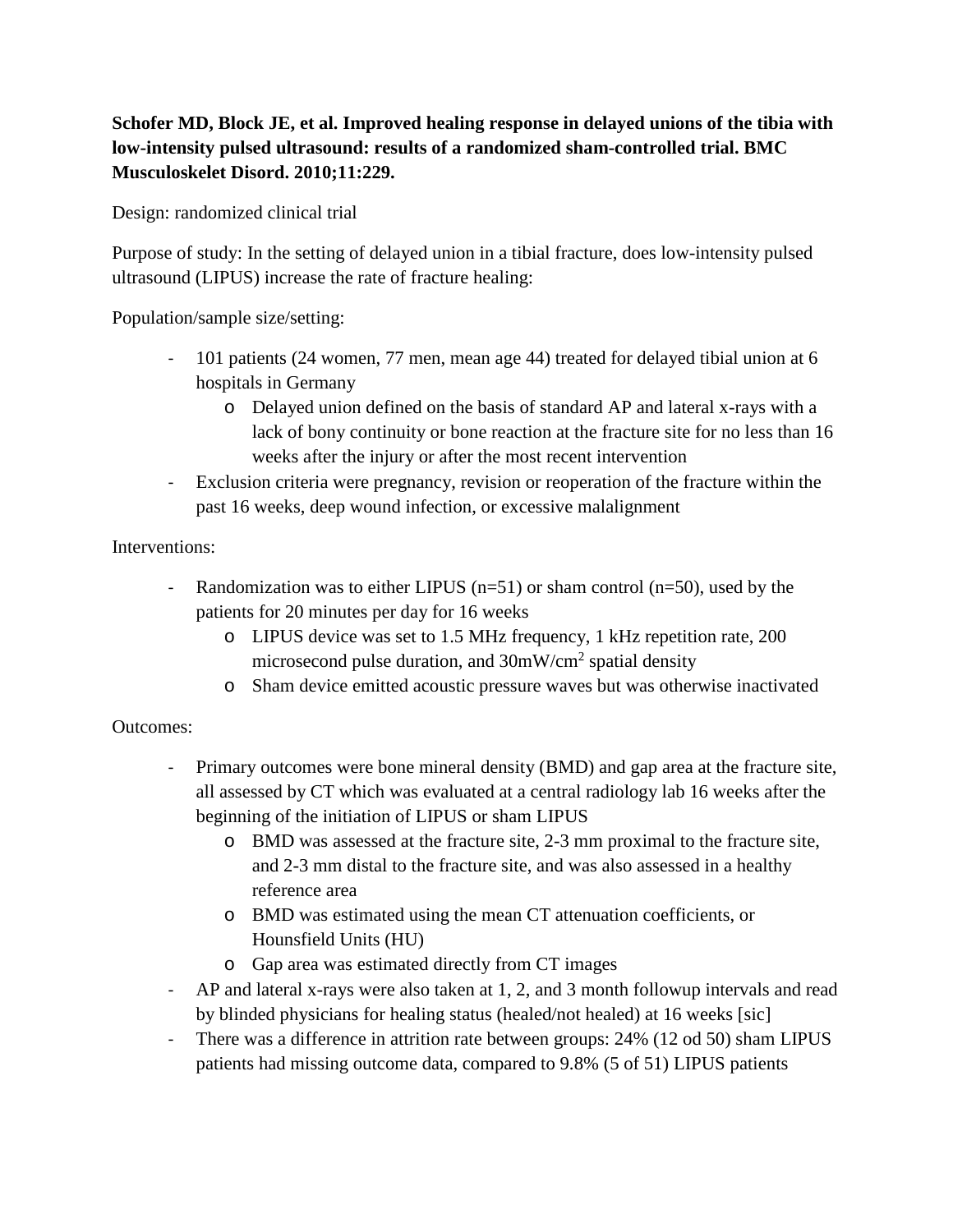- o Multiple statistical imputation were used to minimize bias from differential dropouts
- Compliance with device use, taken from records embedded in the devices, was very high, with 91% of the expected number of minutes having the devices in actual active use
- The gain in BMD was greater for LIPUS (0.87 HU) than for sham LIPUS (0.57 HU); the standardized mean difference between groups was 0.53 SD, which is considered a moderate effect size
	- o This represents the effect size in completers, who had followup outcome data; the multiple imputation analysis which was done to compensate for missing data yielded nearly the same effect size
- The standardized effect size for the gap area at the fracture site also favored LIPUS over sham LIPUS, with a standardized mean difference of 0.47
- Based on log-transformed data, the adjusted mean improvement in BMD was 1.34 times greater for LIPUS than for sham LIPUS
- At the end of 16 weeks, the blinded physicians looking at AP and lateral films judged fracture healing to be present in 65% of LIPUS and in 46% of sham LIPUS patients
- Additional analyses, which adjusted for such variables as time since fracture, also estimated greater BMD gain with LIPUS than with sham LIPUS

# Authors' conclusions:

- LIPUS accelerates the healing process and probably improves the odds of achieving a solid union in patients with delayed union of tibial fractures
- Long times since fracture (more than 48 weeks) are associated with poorer radiographic outcomes regardless of treatment group, and LIPUS should be done at the earliest interval when delayed union is detected

## Comments:

- The differential dropout rate, which was higher in the sham than the LIPUS group, is not likely to have greatly biased the results, even though multiple imputation methods can be difficult to execute and interpret
- The CT data were analyzed centrally at one location; it is likely, but not explicitly stated, that these reports were done without information as to treatment group
- BMD and fracture gap area are surrogate measures of solid union
	- o There were blinded physicians who evaluated the plain AP and lateral films at 16 weeks, and LIPUS appeared to have higher union rates; these presumably were different physicians from those who were involved in looking at the CT scans